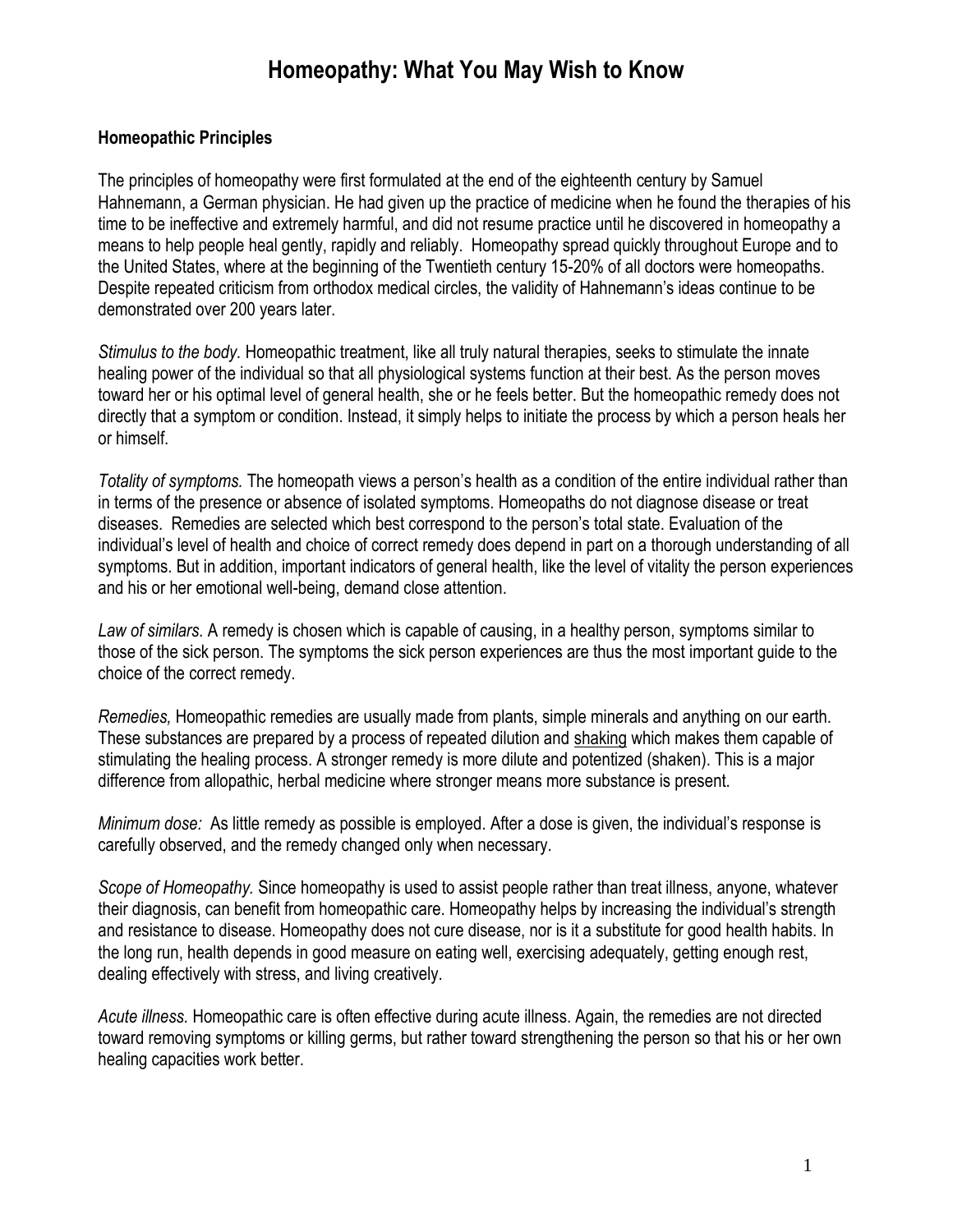# **The Homeopathic Consultation**

Essential to effective homeopathic care is the information you provide to your practitioner. The homeopathic interview involves extensive questioning that may cover unfamiliar ground for those of you who are used to a few quick questions from a time limited doctor appointment. To better prepare you for the consultation, the kinds of information most helpful to a homeopath are described below.

*Reason for visit.* You will be asked to state, in your own way, the conditions that have brought you into seek homeopathic care. You will be asked to describe them as fully as possible. Your description should include everything that is truly characteristic of your problems. Precise details are best but only if you can be definite about them. If applicable, your account should include but not be limited to:

- *Location* of the complaint as precisely as possible. "*Pain in the left temple"* is more helpful than simply "*headache".*
- *Character of sensation of pain or discomfort.* Describe the nature of the sensation in your own words. Is it tingling, burning, numbness, crawling or itching? Is the pain cutting, dull, aching or cramping? These are a few of the many descriptions.
- *Factors which make the feeling better or worse.* Often the most crucial information to the homeopath concerns what makes your complaint better or worse. Does your condition vary with the time of day or night or season of the year? Is it affected by your position (sitting, standing, lying, etc>) or activity (motion of any body part, walking, vigorous exercise, rest, etc.)? How do temperature, weather, eating, and sleeping affect your condition? Anything that clearly influences the intensity or pattern of your symptoms should be reported.
- *Concomitants.* Anything that regularly occurs in association with your symptoms should be mentioned. Are you always nauseated with your headache? Does your skin clear up when you get your period?
- *Onset of symptoms.* Do you associate the onset of your condition with an emotional upset, prolonged or pronounced stress, lack of sleep, exposure to weather, an injury, drug use, surgery, or any other factors?
- *General information.* In addition to information about your local symptoms, the homeopath needs to know a lot abut you in general. Essentially the homeopath wants to know how vital and energetic you feel on the whole, and how your sense of well being (not any particular symptom) changes as a result of environmental or emotional factors. How are you affected, in general, by temperature, weather, time of day, activity level, eating and sleeping? What makes you feel better or worse? Remember, this may be very different from what makes your particular symptoms better or worse.

Diet is also important. Be ready to describe the kinds and approximate amounts of food you usually eat. In addition, you'll be asked to list the foods you crave or have a strong preference for (even those foods you don't think are good for you) and foods that you strongly dislike.

Understanding your sexuality can be an important part of your health awareness, and the homeopath will ask you to describe the usual level of sexual energy that you feel. You are welcome to discuss your sexuality as fully or as little as you feel comfortable doing.

Finally, the homeopath will want you to discuss your mental/emotional nature. What are the most characteristic emotional patterns you experience? During what activities or in which situations do you feel most happy? What emotional patterns most limit your ability to fully express yourself or reach your full potential? How expressive of emotional states are you, and in what ways do you express them? What about your memory, clarity of thought, and so on?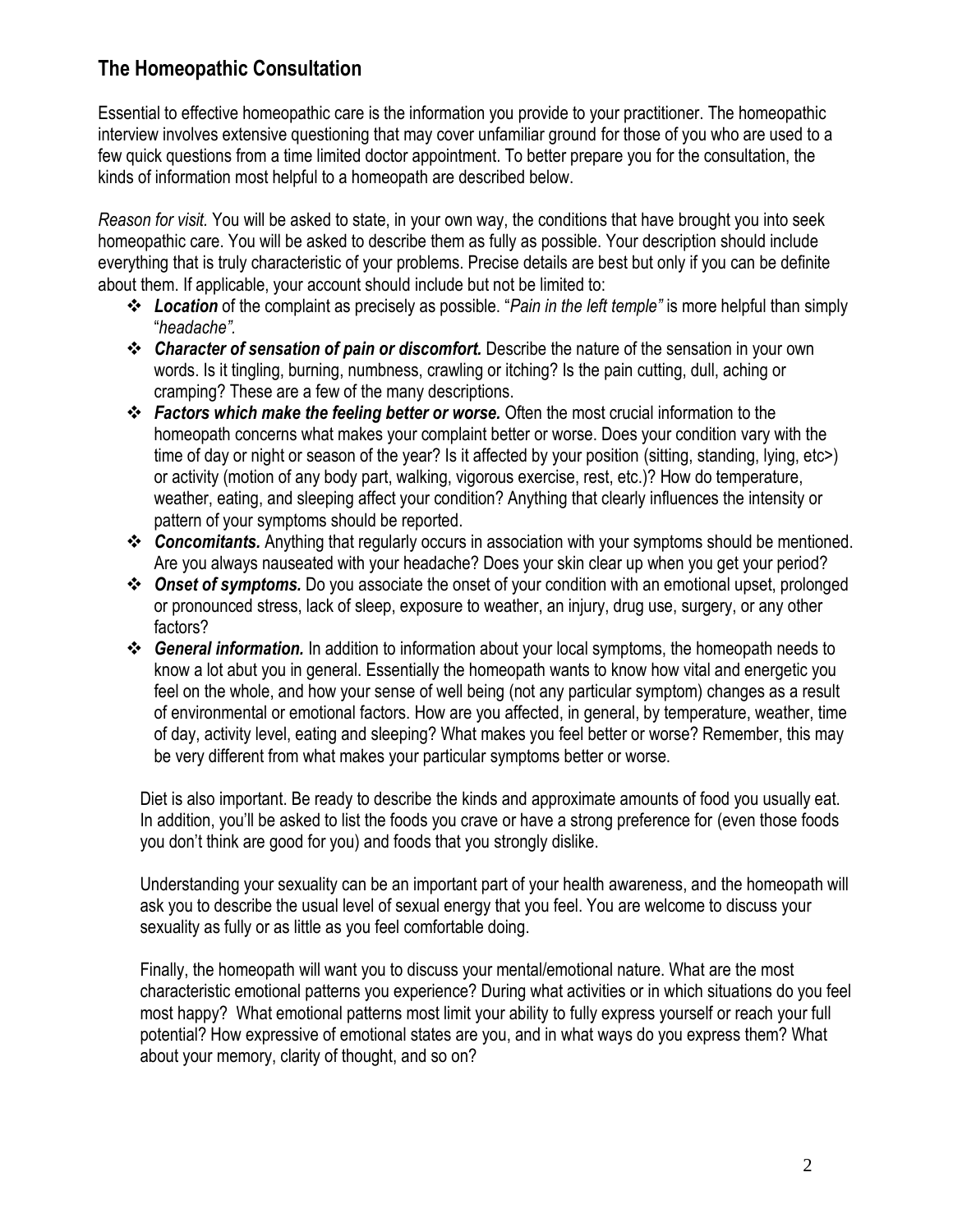# **Remedies**

Based mainly on the information you provide, a remedy will be recommended that fits you best in a total way.

*Taking the remedy.* A dose consists of 8-10 of the tiny granules or 3-5 of the larger pea size globules or tablets. Be sure to avoid strong odors or direct sunlight when you pour out the dose. Pour the globules into the cap\*of the vial and then onto or under your tongue. Do **not** take water with your remedy. There should be no strong taste in your mouth; *allow 15 minutes before or one hour after meals* or the use of any strongly flavored substance, such as toothpaste, tobacco, menthol, mouthwash, alcohol, or herb teas. If a liquid remedy is recommended to you, you will be given specific instructions to how to take it. [\*The remedies contain the energy of the substance from which they are made. This is why they are best not put into hand and then into your mouth. You have different energies on your hand from whatever you last touched. Therefore the cap should be used.]

*Action of the remedy.* Each individual experiences the reaction to the remedy in a different way. Usually the effects are gentle and gradual, though at times more rapid or dramatic changes occur. Since the remedies work to better your general health, you should not be concerned if specific symptoms do not change right away.

Intensification of symptoms or recurrences of previously experienced symptoms sometime occur. These are not side effects of the remedy but an indication that the body is responding to the remedy stimulus. *If any reaction occurs that concerns you, don't hesitate to call.*

*Repetition of the dose.* The most important rule regarding how often to take this remedy is this: the remedy should not be repeated until after the healing reaction it has started is over. As long as any changes continue, and especially if improvement is taking place, you must wait to take more remedy.

People with long standing problems are given one or a very few doses at the outset of treatment. Experience has shown that if the remedy is well chosen, this is sufficient to cause a healing response in the body which normally lasts at least one month. Therefore in accordance with the above principles, follow up visits are usually scheduled at 6-8 week intervals. In order to make the correct decision about repetition or change of the remedy, a full review of any changes that have happened is necessary.

People improve over widely varying periods of times. Even though general health is improving, particular symptoms may not resolve for many months in some cases. As a very general rule of thumb, every year of symptoms needs one month of treatment, though some folks find relief in a single dose and others take this time.

*Antidotes.* Certain substances seem to interfere with or reverse the action of homeopathic remedies. Camphor, coffee, tea tree oil, and most standard medications and strong herbs may cause this "antidoting" effect. If you use any of these substances or recreational drugs, discuss their continued use with your practitioner. Dental work, taking mineral baths or acupuncture (especially within 24 hours of treatment) can also sometimes cause antidoting. So please mention these plans to your practitioner so that accommodations may be made.

 *Camphor* is found in products such as chapstick, Tiger Balm, Vick's products, Ben Gay, Mentholatum, Campho-Phenique, room sprays, Calamine lotion, Noxema, and other cosmetics and medicines. You may wish to check the labels of anything you routinely use.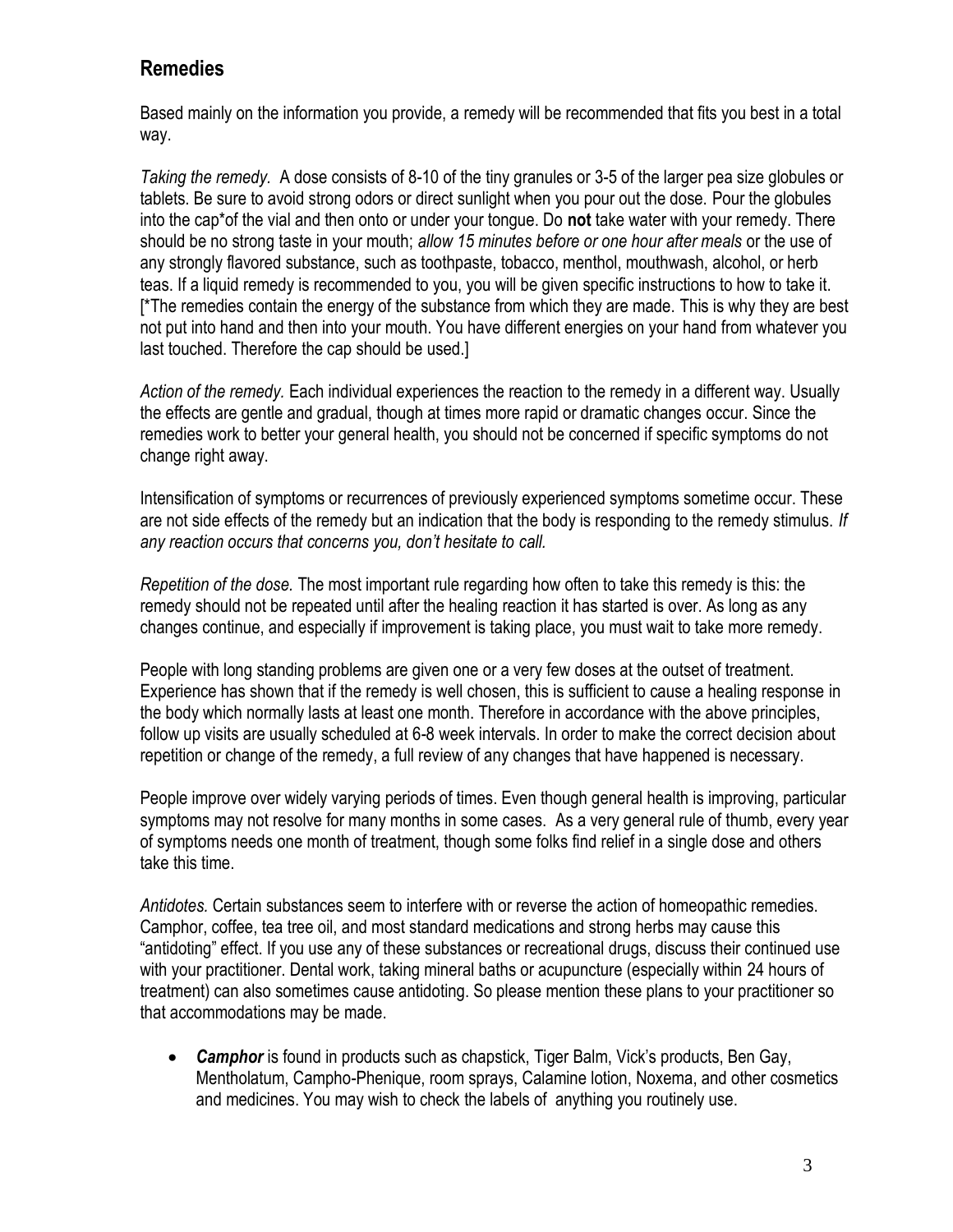#### **Storage and Handling of Remedies**

Store remedies:

- $\triangleright$  In a cool dark place.
- $\triangleright$  Away from strong smelling medicines or lotions, especially camphor.

Preparing the dose:

- $\triangleright$  Do not have more than one vial or package of remedy open at one time.
- $\triangleright$  Do not expose remedies to each other or to strong smells of smoke, cooking, moth balls, perfumes, etc. or sunlight or radiation.

\*\*\*\*\*\*\*\*\*\*\*\*\*\*\*\*\*\*\*\*\*\*\*\*\*\*\*\*\*\*\*\*\*\*\*\*\*\*\*\*\*\*\*\*\*\*\*\*\*\*\*\*\*\*\*\*\*\*\*\*\*\*\*\*\*\*\*\*\*\*\*\*\*\*\*\*\*\*\*\*\*\*\*\*\*\*\*\*\*\*\*\*\*\*\*

# **Frequently Asked Questions About Homeopathy**

# What is homeopathy?

Q

 $\boldsymbol{\Omega}$ 

Q

 $\boldsymbol{z}$ 

**A:** Homeopathy is a 200 year-old system of healing that uses remedies made form natural substances to stimulate the self-healing mechanism, based on the principle of "like helps like."

# **What kind of conditions can homeopathy help?**

**A:** Homeopathy can help almost every condition, be it mental, physical or emotional, because it makes the person healthier overall, giving your system energy to heal itself.

# **What conditions can't it help?**

**A:** Homeopathy can't strengthen the system to heal itself of genetic problems, like Down's Syndrome, or structural problems like curvature of the spine. Also, homeopathy can't help people who are continually exposing themselves to the very things that make them sick. For example, it won't change a smoker's cough in a smoker, headaches from birth control pills, or depression from being in an emotionally hurtful situation.

# **What can I expect after taking the remedy?**

**A:** If it is the correct remedy for you, you will gradually get healthier. Occasionally there is a flare up of the symptoms in the first week after you take your remedy. This will not be extreme or long lasting and is nothing to be frightened of. It is actually a good sign that the remedy is working. After the first week you will start gradually improving.

# **How long will it take me to get well?**

**A:** This is usually proportionate to how long you have had the problem or condition, and how severe it is. It takes your body a few years to heal a problem it has had for many years. You will have ups and downs during that time, but should feel steady, gradual improvement. If a person has taken potent drugs or had serious operations in the past this frequently may slow down your healing process. If you have a health problem that runs in your family you may need periodic homeopathic care during your life to keep it under control.

# **What if I get a rash or discharge after taking the remedy?**

**A:** It is important for you to now that if you have, in the past, eliminated a discharge from any opening in your body unnaturally with drugs or inappropriate herbals or homeopathy, it may return for a while as you improve under good homeopathic care. The same thing may happen with an old skin rash or warts. You may even feel old emotions return briefly! Call if these things occur, before trying drugs or other supplements to stop them.